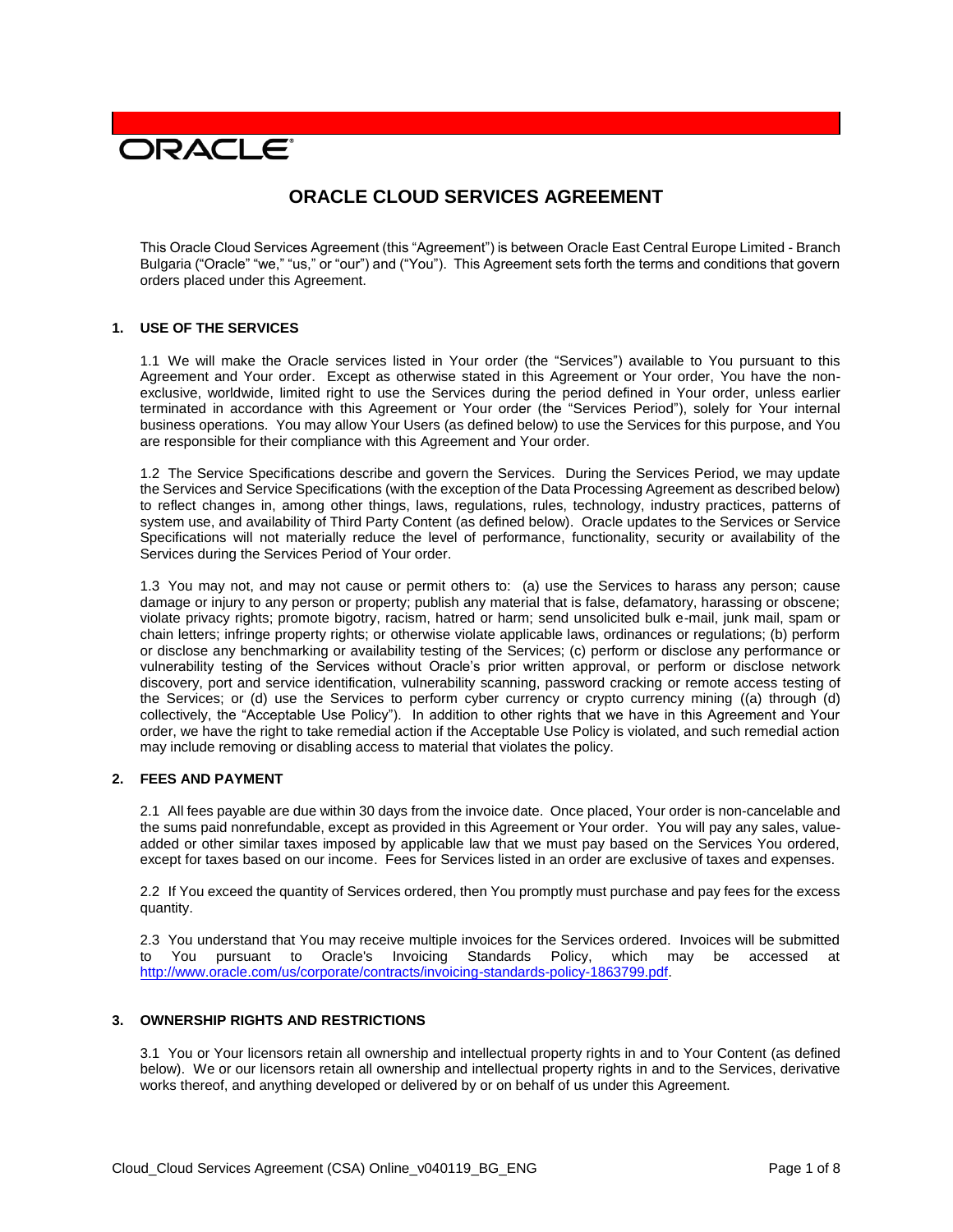3.2 You may have access to Third Party Content through use of the Services. Unless otherwise stated in Your order, all ownership and intellectual property rights in and to Third Party Content and the use of such content is governed by separate third party terms between You and the third party.

3.3 You grant us the right to host, use, process, display and transmit Your Content to provide the Services pursuant to and in accordance with this Agreement and Your order. You have sole responsibility for the accuracy, quality, integrity, legality, reliability, and appropriateness of Your Content, and for obtaining all rights related to Your Content required by Oracle to perform the Services.

3.4 You may not, and may not cause or permit others to: (a) modify, make derivative works of, disassemble, decompile, reverse engineer, reproduce, republish, download, or copy any part of the Services (including data structures or similar materials produced by programs); (b) access or use the Services to build or support, directly or indirectly, products or services competitive to Oracle; or (c) license, sell, transfer, assign, distribute, outsource, permit timesharing or service bureau use of, commercially exploit, or make available the Services to any third party except as permitted by this Agreement or Your order.

### **4. NONDISCLOSURE**

4.1 By virtue of this Agreement, the parties may disclose to each other information that is confidential ("Confidential Information"). Confidential Information shall be limited to the terms and pricing under this Agreement and Your order, Your Content residing in the Services, and all information clearly identified as confidential at the time of disclosure.

4.2 A party's Confidential Information shall not include information that: (a) is or becomes a part of the public domain through no act or omission of the other party; (b) was in the other party's lawful possession prior to the disclosure and had not been obtained by the other party either directly or indirectly from the disclosing party; (c) is lawfully disclosed to the other party by a third party without restriction on the disclosure; or (d) is independently developed by the other party.

4.3 Each party agrees not to disclose the other party's Confidential Information to any third party other than as set forth in the following sentence for a period of five years from the date of the disclosing party's disclosure of the Confidential Information to the receiving party; however, we will protect the confidentiality of Your Content residing in the Services for as long as such information resides in the Services. Each party may disclose Confidential Information only to those employees, agents or subcontractors who are required to protect it against unauthorized disclosure in a manner no less protective than required under this Agreement, and each party may disclose the other party's Confidential Information in any legal proceeding or to a governmental entity as required by law. We will protect the confidentiality of Your Content residing in the Services in accordance with the Oracle security practices defined as part of the Service Specifications applicable to Your order.

## **5. PROTECTION OF YOUR CONTENT**

5.1 In order to protect Your Content provided to Oracle as part of the provision of the Services, Oracle will comply with the applicable administrative, physical, technical and other safeguards, and other applicable aspects of system and content management, available at [http://www.oracle.com/us/corporate/contracts/cloud-services/index.html.](http://www.oracle.com/us/corporate/contracts/cloud-services/index.html)

5.2 To the extent Your Content includes Personal Data (as that term is defined in the applicable data privacy policies and the Data Processing Agreement (as that term is defined below)), Oracle will furthermore comply with the following:

- a. the relevant Oracle privacy policies applicable to the Services, available at [http://www.oracle.com/us/legal/privacy/overview/index.html;](http://www.oracle.com/us/legal/privacy/overview/index.html) and
- b. the applicable version of the Data Processing Agreement for Oracle Services (the "Data Processing Agreement"), unless stated otherwise in Your order. The version of the Data Processing Agreement applicable to Your order (a) is available at [https://www.oracle.com/corporate/contracts/cloud](https://www.oracle.com/corporate/contracts/cloud-services/contracts.html#data-processing)[services/contracts.html#data-processing](https://www.oracle.com/corporate/contracts/cloud-services/contracts.html#data-processing) and is incorporated herein by reference, and (b) will remain in force during the Services Period of Your order. In the event of any conflict between the terms of the Data Processing Agreement and the terms of the Service Specifications (including any applicable Oracle privacy policies), the terms of the Data Processing Agreement shall take precedence.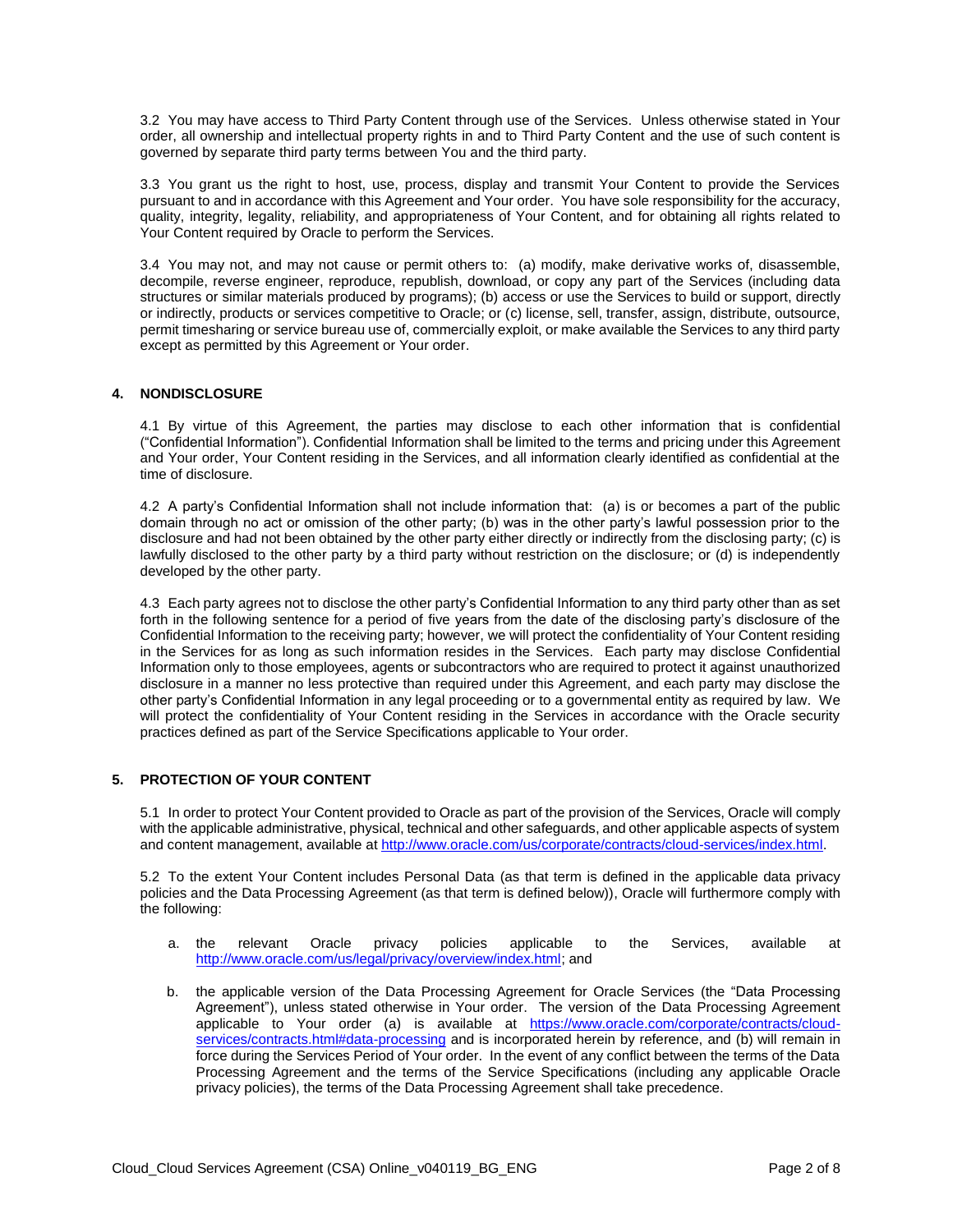5.3 Without prejudice to Sections 5.1 and 5.2 above, You are responsible for (a) any required notices, consents and/or authorizations related to Your provision of, and our processing of, Your Content (including any Personal Data) as part of the Services, (b) any security vulnerabilities, and the consequences of such vulnerabilities, arising from Your Content, including any viruses, Trojan horses, worms or other harmful programming routines contained in Your Content, and (c) any use by You or Your Users of the Services in a manner that is inconsistent with the terms of this Agreement. To the extent You disclose or transmit Your Content to a third party, we are no longer responsible for the security, integrity or confidentiality of such content outside of Oracle's control.

5.4 Unless otherwise specified in Your order (including in the Service Specifications), Your Content may not include any sensitive or special data that imposes specific data security or data protection obligations on Oracle in addition to or different from those specified in the Service Specifications. If available for the Services, You may purchase additional services from us (e.g., Oracle Payment Card Industry Compliance Services) designed to address specific data security or data protection requirements applicable to such sensitive or special data You seek to include in Your Content.

#### **6. WARRANTIES, DISCLAIMERS AND EXCLUSIVE REMEDIES**

6.1 Each party represents that it has validly entered into this Agreement and that it has the power and authority to do so. We warrant that during the Services Period we will perform the Services using commercially reasonable care and skill in all material respects as described in the Service Specifications. If the Services provided to You were not performed as warranted, You must promptly provide us with a written notice that describes the deficiency in the Services (including, as applicable, the service request number notifying us of the deficiency in the Services).

6.2 WE DO NOT WARRANT THAT THE SERVICES WILL BE PERFORMED ERROR-FREE OR UNINTERRUPTED, THAT WE WILL CORRECT ALL SERVICES ERRORS, OR THAT THE SERVICES WILL MEET YOUR REQUIREMENTS OR EXPECTATIONS. WE ARE NOT RESPONSIBLE FOR ANY ISSUES RELATED TO THE PERFORMANCE, OPERATION OR SECURITY OF THE SERVICES THAT ARISE FROM YOUR CONTENT OR THIRD PARTY CONTENT OR SERVICES PROVIDED BY THIRD PARTIES.

6.3 FOR ANY BREACH OF THE SERVICES WARRANTY, YOUR EXCLUSIVE REMEDY AND OUR ENTIRE LIABILITY SHALL BE THE CORRECTION OF THE DEFICIENT SERVICES THAT CAUSED THE BREACH OF WARRANTY, OR, IF WE CANNOT SUBSTANTIALLY CORRECT THE DEFICIENCY IN A COMMERCIALLY REASONABLE MANNER, YOU MAY END THE DEFICIENT SERVICES AND WE WILL REFUND TO YOU THE FEES FOR THE TERMINATED SERVICES THAT YOU PRE-PAID TO US FOR THE PERIOD FOLLOWING THE EFFECTIVE DATE OF TERMINATION.

6.4 TO THE EXTENT NOT PROHIBITED BY LAW, THESE WARRANTIES ARE EXCLUSIVE AND THERE ARE NO OTHER EXPRESS OR IMPLIED WARRANTIES OR CONDITIONS.

# **7. LIMITATION OF LIABILITY**

7.1 IN NO EVENT WILL EITHER PARTY OR ITS AFFILIATES BE LIABLE FOR ANY INDIRECT, CONSEQUENTIAL, INCIDENTAL, SPECIAL, PUNITIVE, OR EXEMPLARY DAMAGES, OR ANY LOSS OF REVENUE, PROFITS (EXCLUDING FEES UNDER THIS AGREEMENT), SALES, DATA, DATA USE, GOODWILL, OR REPUTATION.

7.2 IN NO EVENT SHALL THE AGGREGATE LIABILITY OF ORACLE AND OUR AFFILIATES ARISING OUT OF OR RELATED TO THIS AGREEMENT OR YOUR ORDER, WHETHER IN CONTRACT, TORT, OR OTHERWISE, EXCEED THE TOTAL AMOUNTS ACTUALLY PAID UNDER YOUR ORDER FOR THE SERVICES GIVING RISE TO THE LIABILITY DURING THE TWELVE (12) MONTHS IMMEDIATELY PRECEDING THE EVENT GIVING RISE TO SUCH LIABILITY.

#### **8. INDEMNIFICATION**

8.1 If a third party makes a claim against either You or Oracle ("Recipient" which may refer to You or us depending upon which party received the Material), that any information, design, specification, instruction, software, service, data, hardware, or material (collectively, "Material") furnished by either You or us ("Provider" which may refer to You or us depending on which party provided the Material) and used by the Recipient infringes the third party's intellectual property rights, the Provider, at the Provider's sole cost and expense, will defend the Recipient against the claim and indemnify the Recipient from the damages, liabilities, costs and expenses awarded by the court to the third party claiming infringement or the settlement agreed to by the Provider, if the Recipient does the following: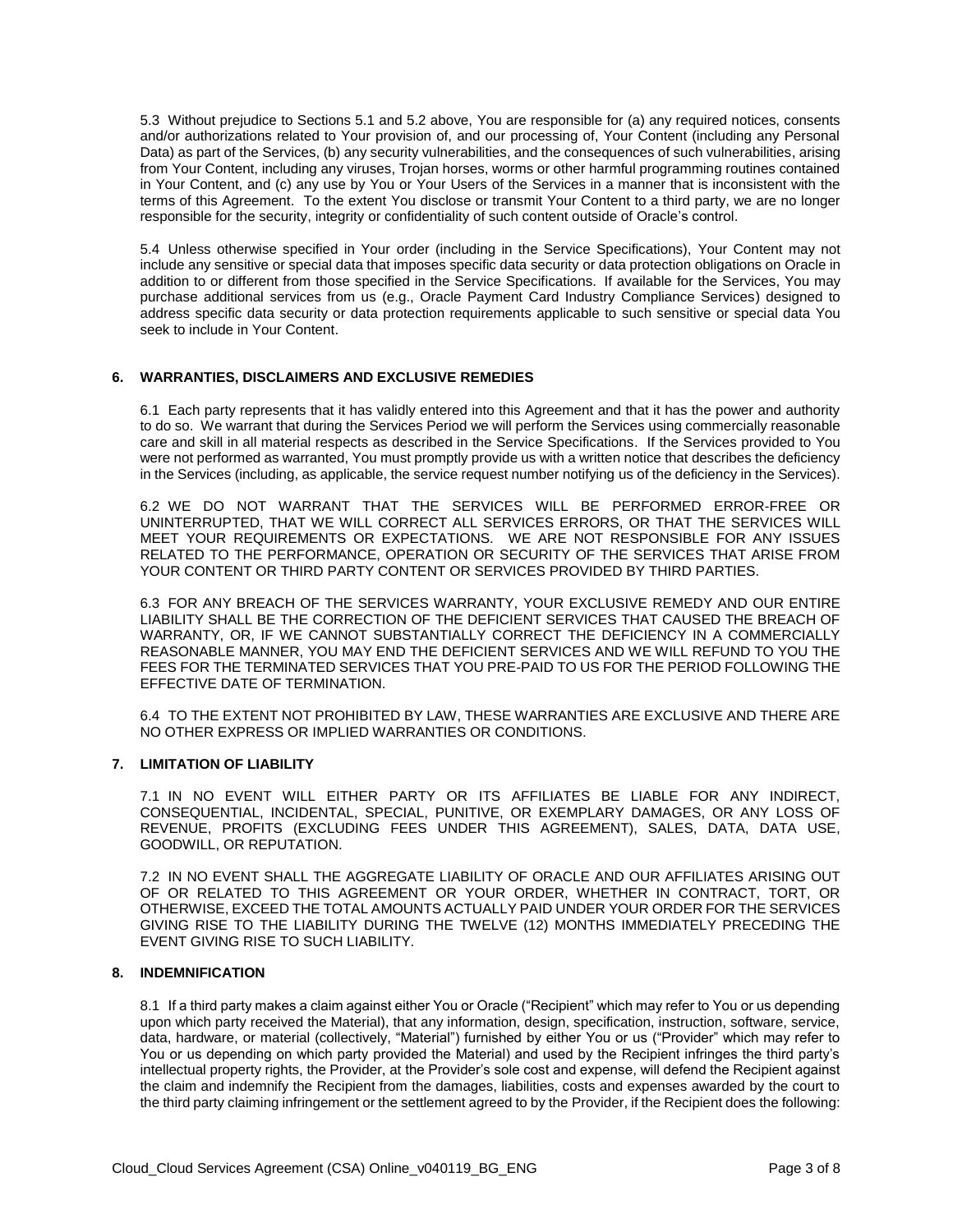- a. notifies the Provider promptly in writing, not later than 30 days after the Recipient receives notice of the claim (or sooner if required by applicable law);
- b. gives the Provider sole control of the defense and any settlement negotiations; and
- c. gives the Provider the information, authority and assistance the Provider needs to defend against or settle the claim.

8.2 If the Provider believes or it is determined that any of the Material may have violated a third party's intellectual property rights, the Provider may choose to either modify the Material to be non-infringing (while substantially preserving its utility or functionality) or obtain a license to allow for continued use, or if these alternatives are not commercially reasonable, the Provider may end the license for, and require return of, the applicable Material and refund any unused, prepaid fees the Recipient may have paid to the other party for such Material. If such return materially affects our ability to meet obligations under the relevant order, then we may, upon 30 days prior written notice, terminate the order. If such Material is third party technology and the terms of the third party license do not allow us to terminate the license, then we may, upon 30 days prior written notice, end the Services associated with such Material and refund any unused, prepaid fees for such Services.

8.3 The Provider will not indemnify the Recipient if the Recipient (a) alters the Material or uses it outside the scope of use identified in the Provider's user or program documentation or Service Specifications, or (b) uses a version of the Material which has been superseded, if the infringement claim could have been avoided by using an unaltered current version of the Material which was made available to the Recipient. The Provider will not indemnify the Recipient to the extent that an infringement claim is based upon any Material not furnished by the Provider. We will not indemnify You to the extent that an infringement claim is based on Third Party Content or any Material from a third party portal or other external source that is accessible or made available to You within or by the Services (e.g., a social media post from a third party blog or forum, a third party Web page accessed via a hyperlink, marketing data from third party data providers, etc.).

8.4 This Section 8 provides the parties' exclusive remedy for any infringement claims or damages.

#### **9. TERM AND TERMINATION**

- 9.1 This Agreement is valid for the order which this Agreement accompanies.
- 9.2 Services shall be provided for the Services Period defined in Your order.

9.3 We may suspend Your or Your Users' access to, or use of, the Services if we believe that (a) there is a significant threat to the functionality, security, integrity, or availability of the Services or any content, data, or applications in the Services; (b) You or Your Users are accessing or using the Services to commit an illegal act; or (c) there is a violation of the Acceptable Use Policy. When reasonably practicable and lawfully permitted, we will provide You with advance notice of any such suspension. We will use reasonable efforts to re-establish the Services promptly after we determine that the issue causing the suspension has been resolved. During any suspension period, we will make Your Content (as it existed on the suspension date) available to You. Any suspension under this Section shall not excuse You from Your obligation to make payments under this Agreement.

9.4 If either of us breaches a material term of this Agreement or any order and fails to correct the breach within 30 days of written specification of the breach, then the breaching party is in default and the non-breaching party may terminate (a) in the case of breach of any order, the order under which the breach occurred; or (b) in the case of breach of the Agreement, the Agreement and any orders that have been placed under the Agreement. If we terminate any orders as specified in the preceding sentence, You must pay within 30 days all amounts that have accrued prior to such termination, as well as all sums remaining unpaid for the Services under such order(s) plus related taxes and expenses. Except for nonpayment of fees, the nonbreaching party may agree in its sole discretion to extend the 30 day period for so long as the breaching party continues reasonable efforts to cure the breach. You agree that if You are in default under this Agreement, You may not use those Services ordered.

9.5 At the end of the Services Period, we will make Your Content (as it existed at the end of the Services Period) available for retrieval by You during a retrieval period set out in the Service Specifications. At the end of such retrieval period, and except as may be required by law, we will delete or otherwise render unrecoverable any of Your Content that remains in the Services. Our data deletion practices are described in more detail in the Service Specifications.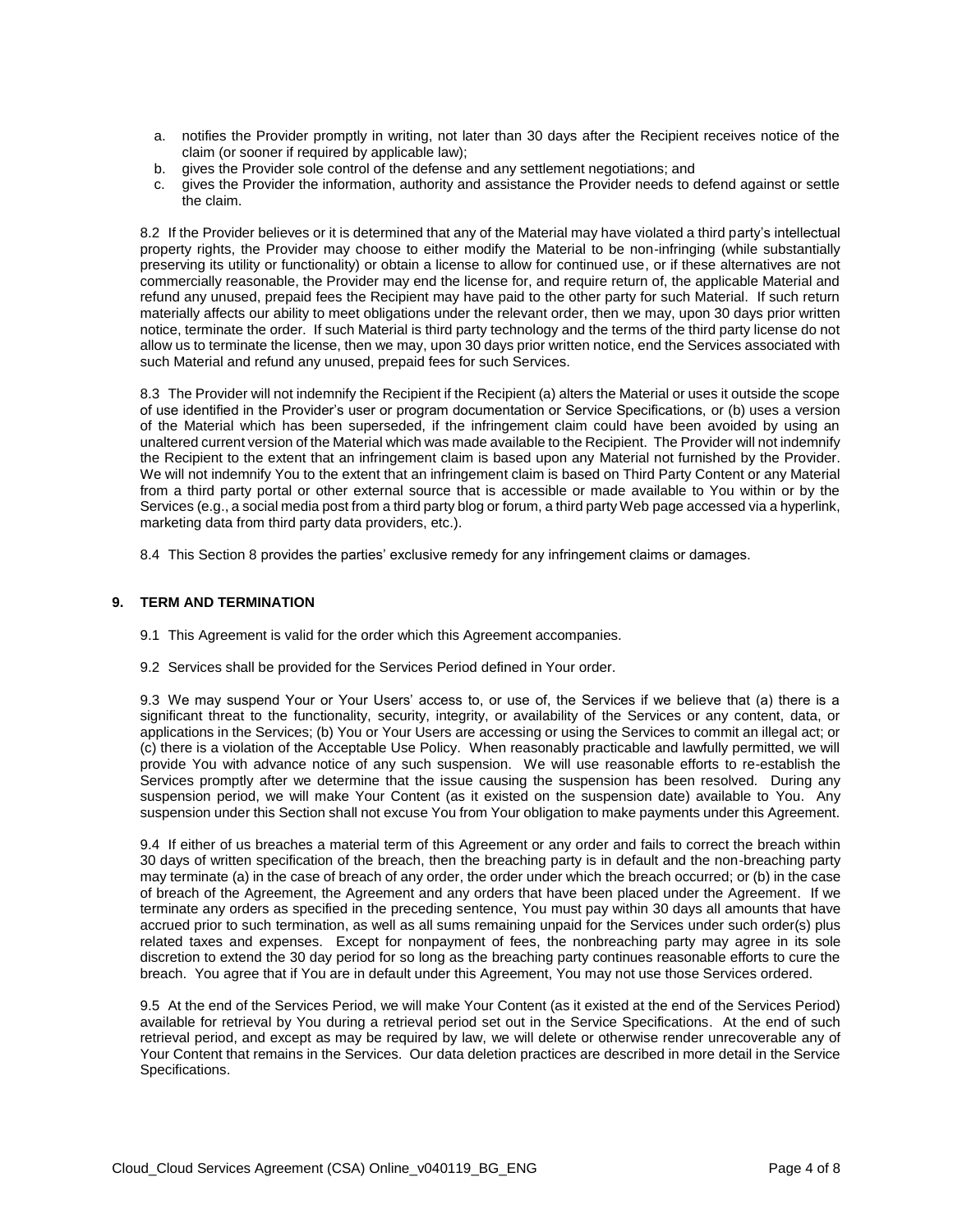9.6 Provisions that survive termination or expiration of this Agreement are those relating to limitation of liability, indemnification, payment and others which by their nature are intended to survive.

#### **10. THIRD-PARTY CONTENT, SERVICES AND WEBSITES**

10.1 The Services may enable You to link to, transfer Your Content or Third Party Content to, or otherwise access, third parties' websites, platforms, content, products, services, and information ("Third Party Services"). Oracle does not control and is not responsible for Third Party Services. You are solely responsible for complying with the terms of access and use of Third Party Services, and if Oracle accesses or uses any Third Party Services on Your behalf to facilitate performance of the Services, You are solely responsible for ensuring that such access and use, including through passwords, credentials or tokens issued or otherwise made available to You, is authorized by the terms of access and use for such services. If You transfer or cause the transfer of Your Content or Third Party Content from the Services to a Third Party Service or other location, that transfer constitutes a distribution by You and not by Oracle.

10.2 Any Third Party Content we make accessible is provided on an "as-is" and "as available" basis without any warranty of any kind. You acknowledge and agree that we are not responsible for, and have no obligation to control, monitor, or correct, Third Party Content. We disclaim all liabilities arising from or related to Third Party Content.

10.3 You acknowledge that: (i) the nature, type, quality and availability of Third Party Content may change at any time during the Services Period, and (ii) features of the Services that interoperate with Third Party Services such as Facebook™, YouTube™ and Twitter™, etc., depend on the continuing availability of such third parties' respective application programming interfaces (APIs). We may need to update, change or modify the Services under this Agreement as a result of a change in, or unavailability of, such Third Party Content, Third Party Services or APIs. If any third party ceases to make its Third Party Content or APIs available on reasonable terms for the Services, as determined by us in our sole discretion, we may cease providing access to the affected Third Party Content or Third Party Services without any liability to You. Any changes to Third Party Content, Third Party Services or APIs, including their unavailability, during the Services Period does not affect Your obligations under this Agreement or the applicable order, and You will not be entitled to any refund, credit or other compensation due to any such changes.

# **11. SERVICE MONITORING, ANALYSES AND ORACLE SOFTWARE**

11.1 We continuously monitor the Services to facilitate Oracle's operation of the Services; to help resolve Your service requests; to detect and address threats to the functionality, security, integrity, and availability of the Services as well as any content, data, or applications in the Services; and to detect and address illegal acts or violations of the Acceptable Use Policy. Oracle monitoring tools do not collect or store any of Your Content residing in the Services, except as needed for such purposes. Oracle does not monitor, and does not address issues with, non-Oracle software provided by You or any of Your Users that is stored in, or run on or through, the Services. Information collected by Oracle monitoring tools (excluding Your Content) may also be used to assist in managing Oracle's product and service portfolio, to help Oracle address deficiencies in its product and service offerings, and for license management purposes.

11.2 We may (i) compile statistical and other information related to the performance, operation and use of the Services, and (ii) use data from the Services in aggregated form for security and operations management, to create statistical analyses, and for research and development purposes (clauses i and ii are collectively referred to as "Service Analyses"). We may make Service Analyses publicly available; however, Service Analyses will not incorporate Your Content, Personal Data or Confidential Information in a form that could serve to identify You or any individual. We retain all intellectual property rights in Service Analyses.

11.3 We may provide You with the ability to obtain certain Oracle Software (as defined below) for use with the Services. If we provide Oracle Software to You and do not specify separate terms for such software, then such Oracle Software is provided as part of the Services and You have the non-exclusive, worldwide, limited right to use such Oracle Software, subject to the terms of this Agreement and Your order (except for separately licensed elements of the Oracle Software, which separately licensed elements are governed by the applicable separate terms), solely to facilitate Your use of the Services. You may allow Your Users to use the Oracle Software for this purpose, and You are responsible for their compliance with the license terms. Your right to use any Oracle Software will terminate upon the earlier of our notice (by web posting or otherwise) or the end of the Services associated with the Oracle Software. Notwithstanding the foregoing, if Oracle Software is licensed to You under separate terms, then Your use of such software is governed by the separate terms. Your right to use any part of the Oracle Software that is licensed under the separate terms is not restricted in any way by this Agreement.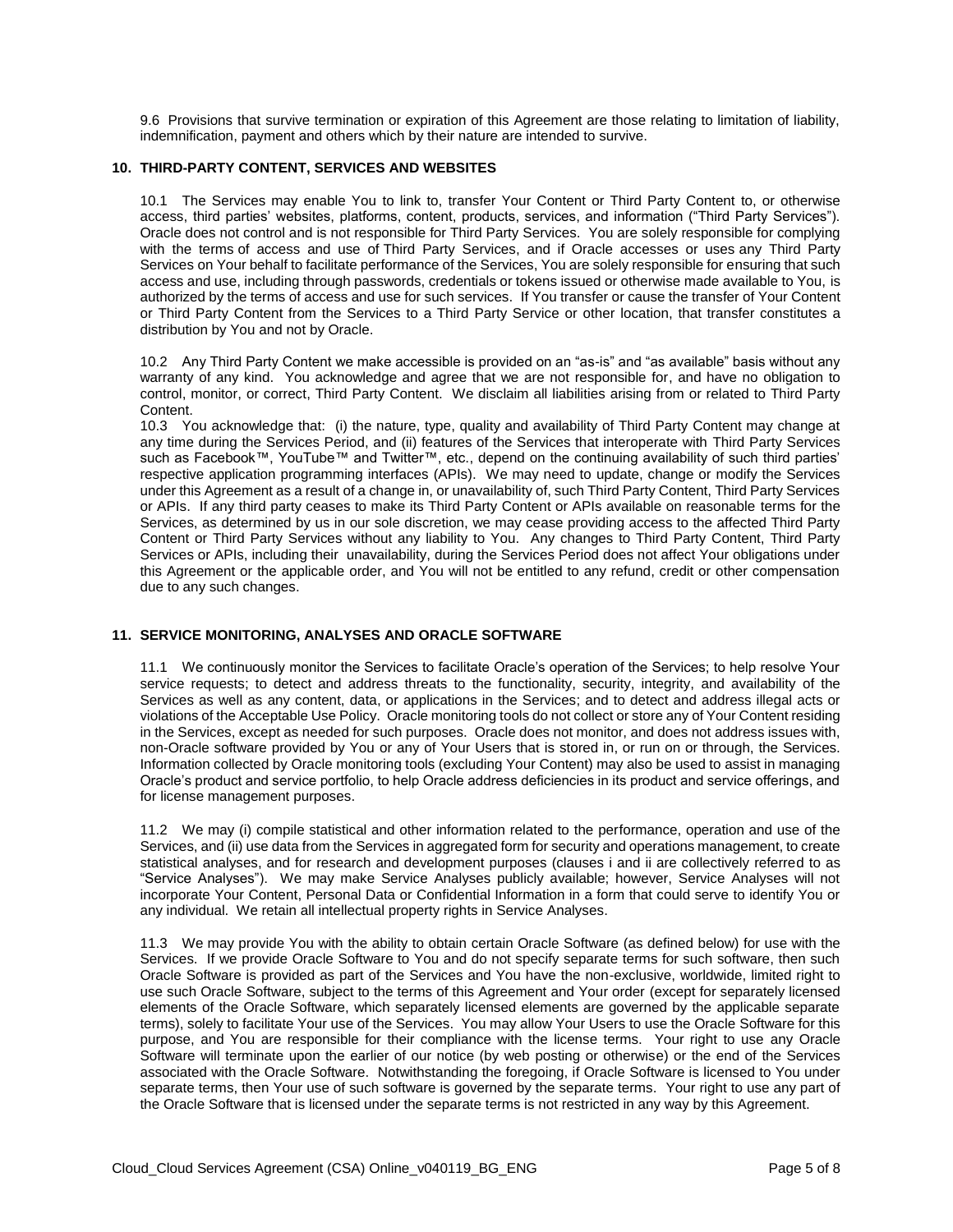#### **12. EXPORT**

12.1 Export laws and regulations of the United States and any other relevant local export laws and regulations apply to the Services. Such export laws govern use of the Services (including technical data) and any Services deliverables provided under this Agreement, and You and we each agree to comply with all such export laws and regulations (including "deemed export" and "deemed re-export" regulations). You agree that no data, information, software programs and/or materials resulting from the Services (or direct product thereof) will be exported, directly or indirectly, in violation of these laws, or will be used for any purpose prohibited by these laws including, without limitation, nuclear, chemical, or biological weapons proliferation, or development of missile technology.

12.2 You acknowledge that the Services are designed with capabilities for You and Your Users to access the Services without regard to geographic location and to transfer or otherwise move Your Content between the Services and other locations such as User workstations. You are solely responsible for the authorization and management of User accounts across geographic locations, as well as export control and geographic transfer of Your Content.

#### **13. FORCE MAJEURE**

Neither You nor we shall be responsible for failure or delay of performance if caused by: an act of war, hostility, or sabotage; act of God; pandemic; electrical, internet, or telecommunication outage that is not caused by the obligated party; government restrictions (including the denial or cancelation of any export, import or other license); or other event outside the reasonable control of the obligated party. Both You and we will use reasonable efforts to mitigate the effect of a force majeure event. If such event continues for more than 30 days, either of You or we may cancel unperformed Services and affected orders upon written notice. This Section does not excuse either party's obligation to take reasonable steps to follow its normal disaster recovery procedures or Your obligation to pay for the Services.

#### **14. GOVERNING LAW AND JURISDICTION**

This Agreement is governed by the laws of the Republic of Bulgaria and each party agrees to submit to the exclusive jurisdiction of, and venue in, the courts in Sofia, Bulgaria in any dispute arising out of or relating to this Agreement.

#### **15. NOTICE**

15.1 Any notice required under this Agreement shall be provided to the other party in writing. If You have a legal dispute with us or if You wish to provide a notice under the Indemnification Section of this Agreement, or if You become subject to insolvency or other similar legal proceedings, You will promptly send written notice to: Oracle East Central Europe Limited - Branch Bulgaria, 55, Nikola Vaptzarov Blvd., Expo 2000 office park, Building 4, Fl. 7, Lozenets area, 1407 Sofia, BULGARIA. Attention: Country Managing Director.

15.2 We may give notices applicable to our Services customers by means of a general notice on the Oracle portal for the Services, and notices specific to You by electronic mail to Your e-mail address on record in our account information or by written communication sent by first class mail or pre-paid post to Your address on record in our account information.

#### **16. ASSIGNMENT**

You may not assign this Agreement or give or transfer the Services, or any interest in the Services, to another individual or entity.

#### **17. OTHER**

17.1 We are an independent contractor, and each party agrees that no partnership, joint venture, or agency relationship exists between the parties.

17.2 Our business partners and other third parties, including any third parties with which the Services have integrations or that are retained by You to provide consulting services, implementation services or applications that interact with the Services, are independent of Oracle and are not Oracle's agents. We are not liable for, bound by, or responsible for any problems with the Services or Your Content arising due to any acts of any such business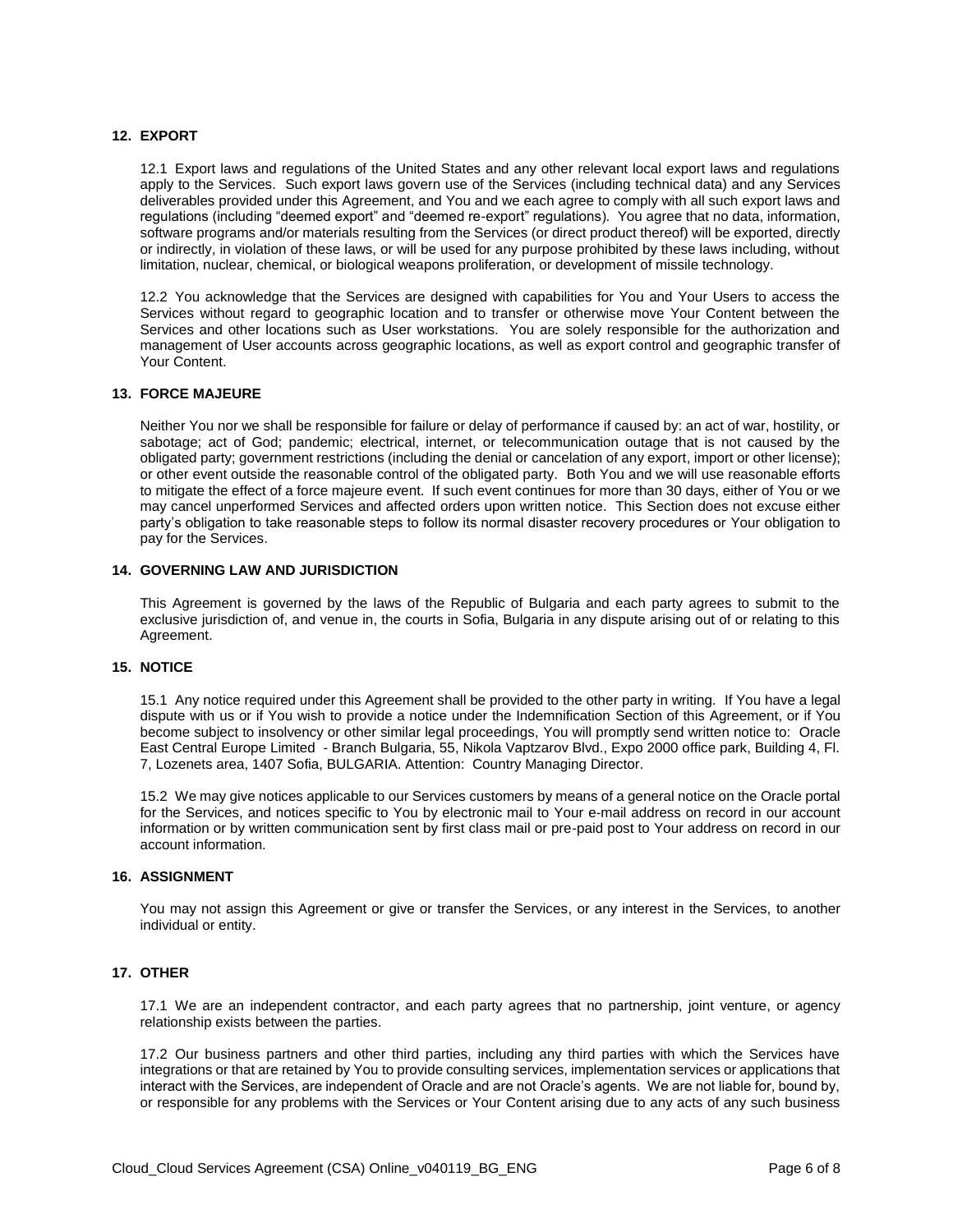partner or third party, unless the business partner or third party is providing Services as our subcontractor on an engagement ordered under this Agreement and, if so, then only to the same extent as we would be responsible for our resources under this Agreement.

17.3 If any term of this Agreement is found to be invalid or unenforceable, the remaining provisions will remain effective and such term shall be replaced with another term consistent with the purpose and intent of this Agreement.

17.4 Except for actions for nonpayment or breach of Oracle's proprietary rights, no action, regardless of form, arising out of or relating to this Agreement may be brought by either party more than two years after the cause of action has accrued.

17.5 Prior to entering into an order governed by this Agreement, You are solely responsible for determining whether the Services meet Your technical, business or regulatory requirements. Oracle will cooperate with Your efforts to determine whether use of the standard Services are consistent with those requirements. Additional fees may apply to any additional work performed by Oracle or changes to the Services. You remain solely responsible for Your regulatory compliance in connection with Your use of the Services.

17.6 Upon forty-five (45) days written notice and no more than once every twelve (12) months, Oracle may audit Your use of the Cloud Services to ensure Your use of the Cloud Services is in compliance with the terms of the applicable order and this Agreement. Any such audit shall not unreasonably interfere with Your normal business operations.

You agree to cooperate with Oracle's audit and to provide reasonable assistance and access to information reasonably requested by Oracle.

The performance of the audit and non-public data obtained during the audit (including findings or reports that result from the audit) shall be subject to the provisions of section 4 (Nondisclosure) of this Agreement.

If the audit identifies non-compliance, You agree to remedy (which may include, without limitation, the payment of any fees for additional Cloud Services) such non-compliance within 30 days of written notification of that noncompliance. You agree that Oracle shall not be responsible for any of Your costs incurred in cooperating with the audit.

#### **18. ENTIRE AGREEMENT**

18.1 You agree that this Agreement and the information which is incorporated into this Agreement by written reference (including reference to information contained in a URL or referenced policy), together with the applicable order, is the complete agreement for the Services ordered by You and supersedes all prior or contemporaneous agreements or representations, written or oral, regarding such Services.

18.2 It is expressly agreed that the terms of this Agreement and any Oracle order shall supersede the terms in any purchase order, procurement internet portal, or other similar non-Oracle document and no terms included in any such purchase order, portal, or other non-Oracle document shall apply to the Services ordered. In the event of any inconsistencies between the terms of an order and the Agreement, the order shall take precedence; however, unless expressly stated otherwise in an order, the terms of the Data Processing Agreement shall take precedence over any inconsistent terms in an order. This Agreement and orders hereunder may not be modified and the rights and restrictions may not be altered or waived except in a writing signed or accepted online by authorized representatives of You and of Oracle; however, Oracle may update the Service Specifications, including by posting updated documents on Oracle's websites. No third party beneficiary relationships are created by this Agreement.

# **19. AGREEMENT DEFINITIONS**

19.1 **"Oracle Software"** means any software agent, application or tool that Oracle makes available to You for download specifically for purposes of facilitating Your access to, operation of, and/or use with, the Services.

19.2 **"Program Documentation"** refers to the user manuals, help windows, readme files for the Services and any Oracle Software. You may access the documentation online a[t http://oracle.com/contracts](http://oracle.com/contracts) or such other address specified by Oracle.

19.3 **"Service Specifications"** means the following documents, as applicable to the Services under Your order: